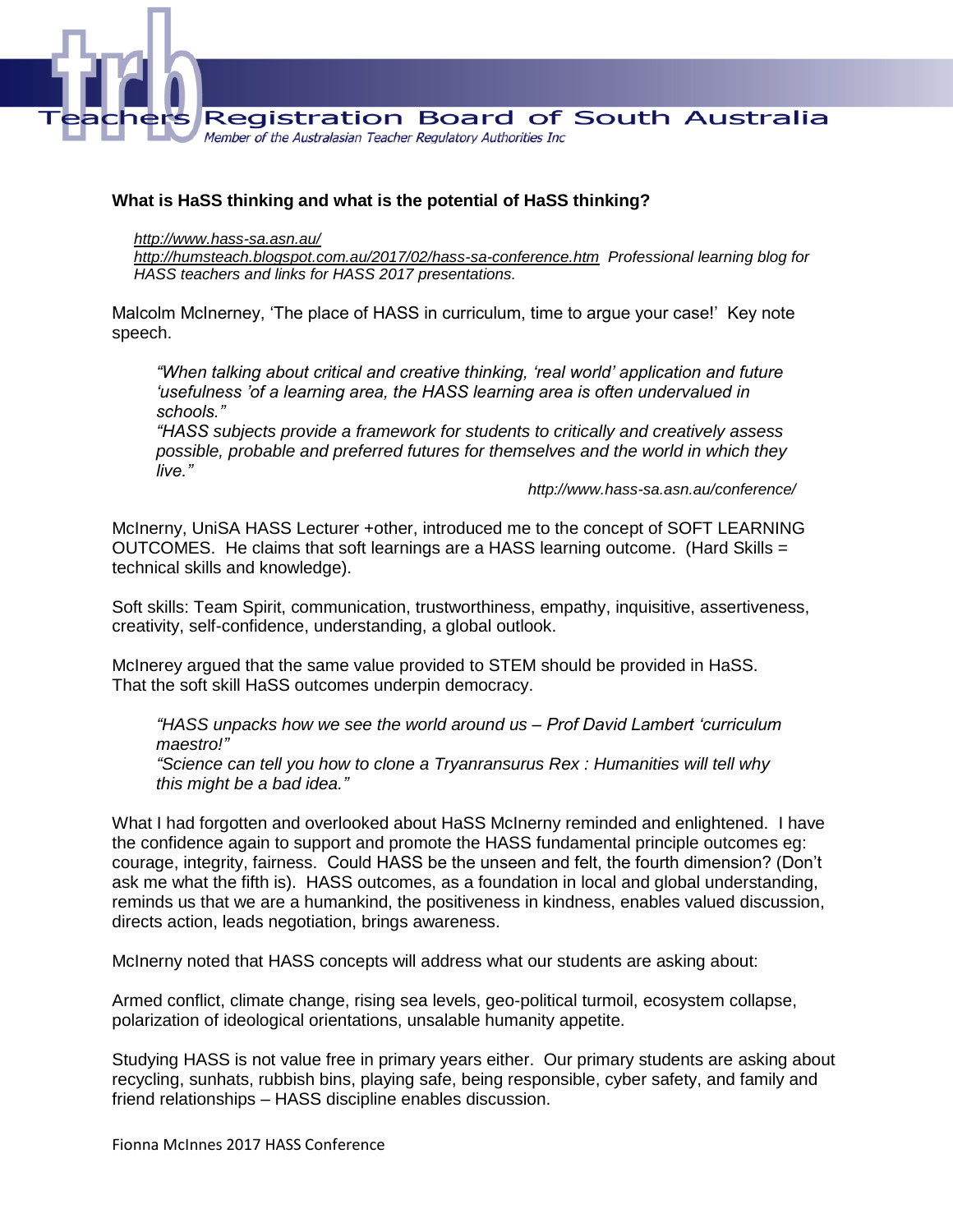## Working paper **HASS Possible Lesson Plans – and engagement points**

FOCUS: Middle primary years and UN International Year of Sustainable Tourism for **Development** 

Geography – Tourism – using tourist travel brochures as reference students build their own brochure about a destination. Focus being 'Principles of Sustainable Tourism': Respect – place and peoples, Local Decisions, Payment – trickle down, Preservation – Low impact, local,

History – Famous Explorers. Engage students with video eg: Michelangelo Ships or 'Captain and Commander.' Why you would explore leading discussion to an inquiry question.

Nature based inquiry learning outdoors, observation using sensors.

Yr 3 Geography/History

– Treasure Hunt find trees that belong to leaves/seed, how many different types of trees. - Observation using sensors look, feel, report evidence of animals – droppings, leaves eaten, burrows, nests

Yr 4/5 – Explore Seasonal awareness through quarterly monitoring of a school nature area. Students work out what and how they observe and record eg tree growth, flowering patterns, annual weeds, temperature, dry and wet patterns.

History - Impact on Flora caused by human settlement – continuity and change Our town/area now and then. - Engage with images of local before and after settlement. Engage a local historian expert guest speaker. (NRM, Native Nursery). History, continuity and change.

Nature Based learning - Geography/Science to Economic/Business curriculum outcome. Engage in area of rare flora, endangered flora, biggest/largest tree in the local or global. Big Famous Tree Gallery Australian Trees

*http://www.dn.com.au/Big\_Famous\_Trees\_gallery/pages/Old-Emu-Foot-Eucalyptus-camaldulensis-redgum.html*

To research to recognise rare/endangered flora species, identified local species and global equivalents, discussions centred on why this is so, what and how actions. In the process establishing local connections to establish a school-nursery to germinate and distribute seedlings.

Y6-7 Business and Economics/science - Upper Primary

- Establish a nursery to germinate rare/endangered flora and distribute/sell as community planting project. Possible Ongoing Community/School partnership.

(These long term projects would excel with recording and observation continuity over two years and I suggest would fit well in a small school where there are multiple year levels in a single classroom).

Reference and points of community engagement:

History of Agriculture in the South East, Naracoorte Herald photo archive, Reedy Creek Native Tree Nursery, Limestone Coast NRM, Naracoorte Historical Society,

Brian – significant trees. Oldest Tree in South Australia. [Gepp.Brian@gmail.com](mailto:Gepp.Brian@gmail.com)